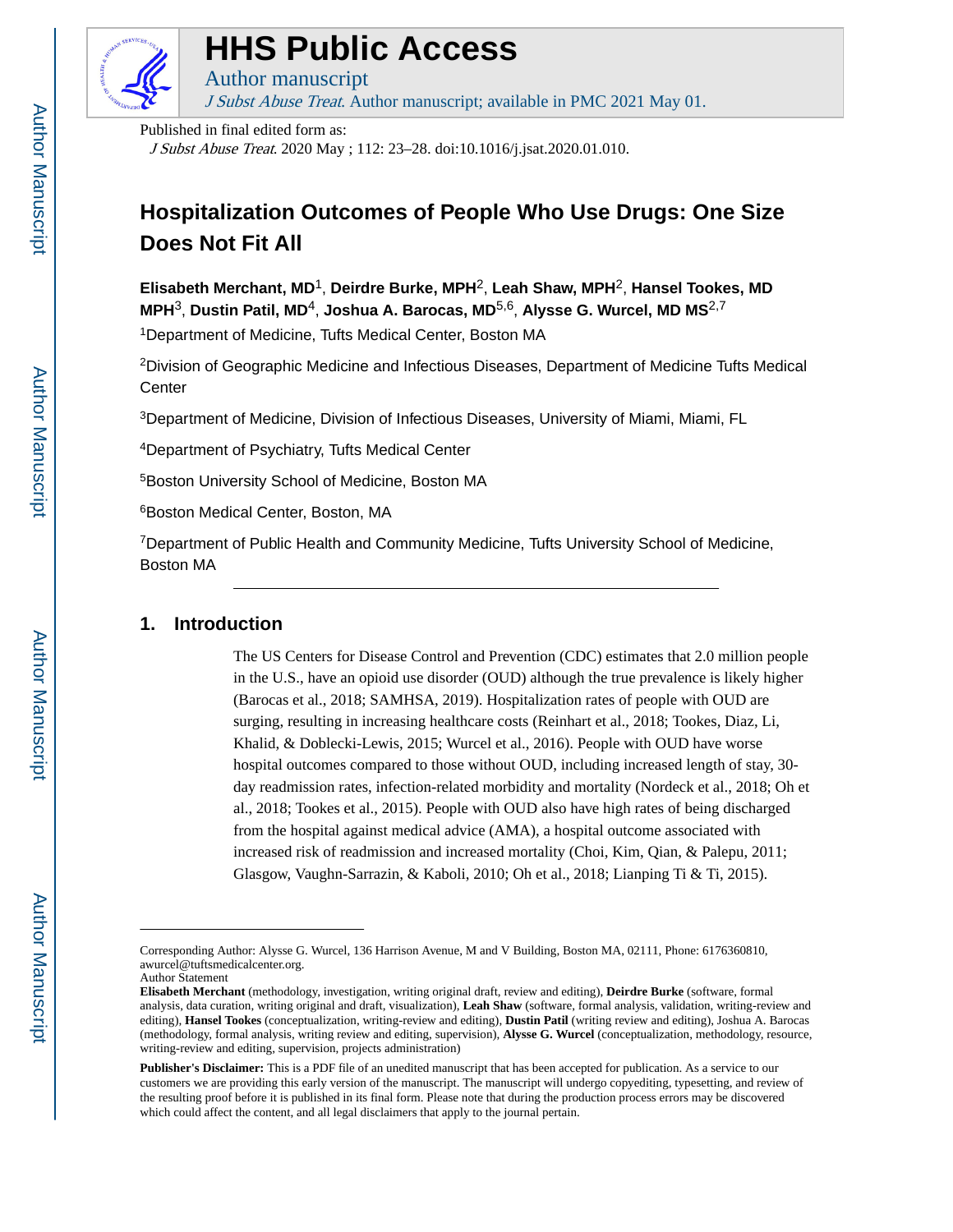More than 90% of people who use heroin report using other substances, including stimulants (methamphetamine or cocaine), alcohol, or sedatives (John et al., 2018). Use of other types of substances in addition to opioids is associated with worse OUD treatment outcomes and increased risk of fatal opioid overdose (Gladden, O'Donnell, Mattson, & Seth, 2019; Kandel, Hu, Griesler, & Wall, 2017; Perez de los Cobos, Trujols, Ribalta, & Casas, 1997). Despite this, little is known about the differences in hospital outcomes between people with OUD alone and people who have OUD in addition to another substance use disorder (SUD). This study aims to compare the hospitalization outcomes of people with OUD alone versus people with OUD as well as additional SUD(s). The primary outcomes of interest are (1) AMA discharge and (2) 30-day hospital readmission.

# **2. Materials and Methods**

This study was granted exemption by the Tufts Medical Center Health and Sciences Investigational Review Board.

## **2.1. Data Source**

We analyzed data from the Nationwide Readmissions Database (NRD) from 2013, which is the largest U.S. readmissions database and is maintained by the Healthcare Cost and Utilization Project (HCUP) and sponsored by the Agency for Healthcare Research and Quality (AHRQ) (National Readmission Database, 2013). The NRD is constructed from state inpatient databases of participating sites and contains discharge records from inpatients treated at U.S. academic medical centers and community hospitals (excluding federal hospitals, rehabilitation facilities, and long-term acute care facilities). Emergency department visits are not included in the database nor are observation admissions. Approximately 85% of State Inpatient Databases (SID) from the 21 participating HCUP Partner organizations contribute to the NRD. The NRD contains over 14 million unweighted discharges and represents about 50% of the U.S. population.

# **2.2. Study Population**

Consistent with previous work on hospital utilization by people with OUD (Oh et al., 2018; Wurcel et al., 2016), our study population was men and women aged 18-65 admitted to the hospital who had at least one International Classification of Diseases, Ninth Revision (ICD-9) code (Table 1) indicative of opioid misuse or use disorder, including codes for opioid-type dependence, opioid abuse and opioid-related poisonings. We excluded people who died during hospital admission (1%). Because hospitalizations for childbirth could be different than hospitalizations for acute illness, we excluded any woman hospitalized for a delivery admission (2.4%). Hospitalizations related to childbirth were defined based on any presence of an ICD-9 code for normal deliveries, mechanical deliveries, and complications with deliveries, consistent with previous literature(Tyler, 2016). National estimates were produced using sampling weighting, clustering, and stratum per HCUP guidelines.

**2.2.1 Variables:** The independent variable of interest is the presence of non-opioid substance use disorders. Non-opioid SUDs were identified through ICD-9 codes for alcohol use, cocaine, amphetamines (including methamphetamines) and sedative use. Cocaine and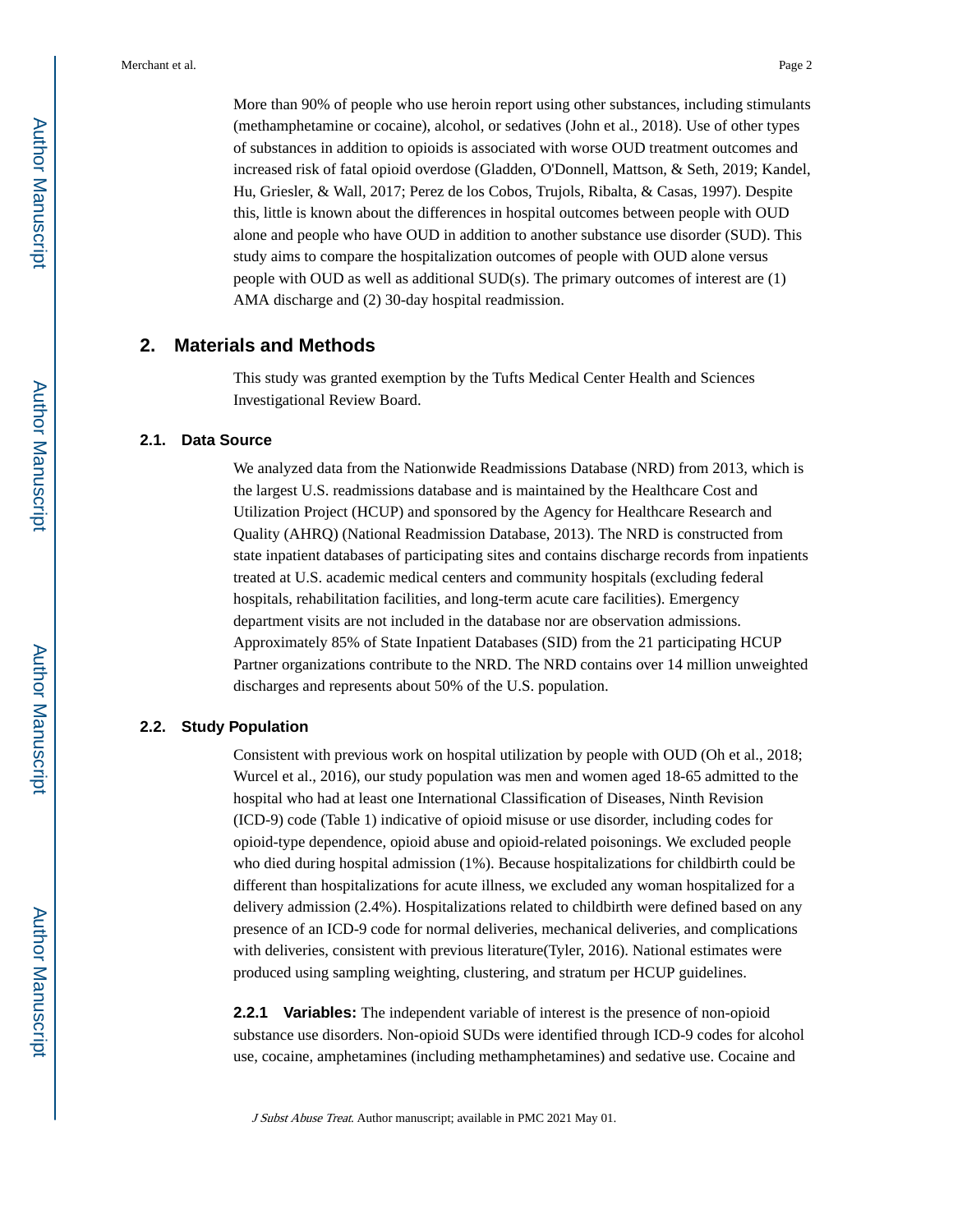amphetamines were analyzed together and collectively referred to as "stimulants." We analyzed data on the presence of clinical syndromes, including bacterial and fungal infections (endocarditis, sepsis, bacteremia, osteomyelitis, skin and soft tissue infections), psychiatric diagnoses (anxiety disorders, dissociative and somatoform disorders, personality disorders, schizophrenia-spectrum disorders, mood disorders, and other non-organic psychoses) and overdose (Table 1). As the order of the ICD-9 diagnostic codes listed in the NRD does not reflect the relative severity of the issues, the clinical syndromes could be present in the "primary" diagnosis location or "other" diagnosis location. The Elixhauser comorbidity index—a method of categorizing comorbidities based on International Classification of Diseases codes—was used to identify renal, cardiac, depression, liver and HIV/AIDS co-morbidities (Elixhauser, Steiner, Harris, & Coffey, 1998). The index was adjusted by removing the Elixhauser defined drug use group to avoid co-linearity.

**2.2.2 Outcomes:** Primary outcomes included (1) hospitalization that ended with discharge against medical advice (AMA) and/or (2) readmission within 30-days. "AMA discharge" was one of the options in the category of "Hospital Disposition" in the database. The 30-day readmissions variable was created using the HCUP nationwide readmissions database syntax.

#### **2.3 Statistical Analysis**

Admissions were weighted for national estimates of patient-level data using NRD guidelines. Stratum and clusters were also accounted for per HCUP guidelines. Continuous variables were presented as medians [IQR] and categorical variables were presented as frequencies and percentages. We constructed multivariable logistic regression models for the primary outcomes: AMA discharges and 30-day readmission. We included drug use patterns, age, sex, infection, overdose, psychiatric diagnosis, insurance type and location of hospital. Consistent with other HCUP analyses related to SUD, we dichotomized the location of the hospital into urban (areas and towns with >50,000 residents) and rural (counties with no town greater than 50,000 residents) (Owens, Fingar, McDermott, Muhuri, & Heslin, 2019). The NRD collects up to twenty-five diagnoses. Research with overdoserelated billing codes has shown that the use of OUD in any diagnosis, rather than just in primary diagnosis, provides an analysis with greater sensitivity, without a loss of specificity (Slavova, Bunn, & Talbert, 2014; Unick & Ciccarone, 2017). In the analyses of drug use patterns, the reference group was OUD alone, and patterns of multiple SUDs were coded as subgroups. We constructed multivariable logistic regression models for the primary outcomes: AMA discharges and 30-day readmission. An individual may have contributed multiple encounters and had multiple instances of a particular outcome (e.g., multiple AMA discharges). The outcomes for each model were dichotomized such that either they experienced the outcome (regardless of frequency) or they did not. We chose this regression approach over a generalized estimating equation approach since our analysis focused on patient-level factors associated with the primary outcomes rather than the effect of patterns of healthcare utilization (e.g., multiple admissions) on the primary outcomes. Significance was determined as having a P-value of less than 0.05. We performed data analysis using SAS 9.4.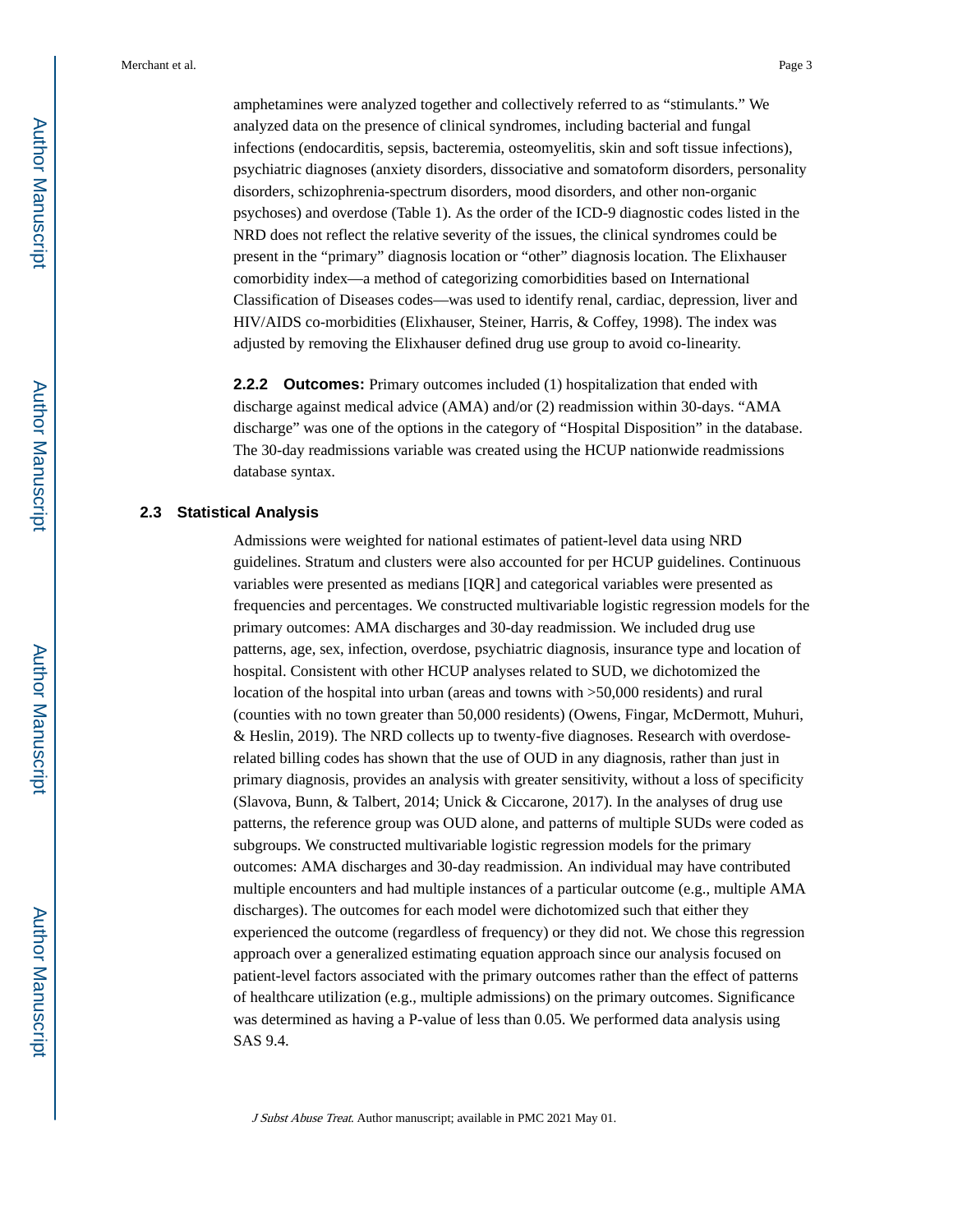# **3. Results**

Our dataset includes 405,566 weighted (182,067 unweighted) hospitalized people with OUD (Table 2). The median age of patients was 40 years old, 48% percent were women, and the vast majority of hospitals (98%) were in urban locations. Thirty-five percent of people were insured through Medicaid, 21% through Private insurance, 20% through Medicare, and the remaining 23% used self-pay, no charge, or other insurance. About one-fourth (22%) had a bacterial/fungal infection, two-thirds (62%) of people had a psychiatric diagnosis, and 15% had opioid overdose linked to the admission.

Approximately one-third of people had OUD in addition to another SUD, and the most common co-occurring SUD was stimulant use disorder (11%) followed by alcohol use disorder (8%) and sedative use disorder (7%). Twelve percent of people had at least one hospitalization stay linked with a 30-day readmission, and 13% percent of people had a hospital admission that ended with AMA discharge.

#### **3.1 Results from multivariable logistic regression**

The presence of any additional SUD led to increased risk of AMA discharge and 30-day discharge. People with multiple concurrent SUDs (opioids, stimulants, alcohol, and sedatives) were at the highest risk for both AMA discharge (aOR 3.84, CI 3.34, 4.40) and 30-day readmission (aOR 4.00, CI 3.55, 4.52) compared to people with OUD alone. People with stimulant use disorder in addition to OUD were 83% more likely to leave AMA and 30% more likely to be readmitted within 30 days compared to people with OUD alone (Table 3).

Other covariates associated with increased risk of AMA discharge included younger age, (aOR 0.99, CI 0.98, 0.99), urban hospital (aOR 1.42, CI 1.14, 1.77), and an infection diagnosis (aOR 1.77, CI 1.66, 1.89). Compared to those with private insurance, people with Medicaid, Medicare, self-pay, and no-charge had increased odds of being discharged AMA (aOR 1.73, CI 1.56, 1.92; aOR 1.51, CI 1.38, 1.66; aOR1.57, CI 1.38, 1.80; aOR 1.32; CI 1.09, 1.58), respectively. Female sex (aOR 0.69,CI 0.66, 0.73) and having one or more comorbidities in addition to SUD, per Elixhauser Comorbidity Index was associated with decreased odds of leaving AMA (aOR 0.96, CI 0.94, 0.98).

Infection (aOR 2.40, CI 2.32, 2.48), increased age (aOR 1.01, CI 1.01, 1.012), urban location (aOR 1.16, CI 1.01, 1.34), psychiatric diagnoses (aOR 2.21, CI 2.12, 2.31) and having 1 or more comorbidities in addition to SUD (aOR 1.07, CI 1.06, 1.09) were associated with increased odds of 30-day readmission. Female sex was also associated with decreased odds of a 30-day readmission (aOR 0.95, CI 0.92, 0.98).

# **4. Discussion**

Our analysis demonstrates high frequency of suboptimal hospitalization outcomes in people with OUD. Moreover, the presence of additional SUDs in people with OUD was associated with increased 30-day readmission and AMA discharge, with a layered effect of worse outcomes as the number of co-occurring substance use disorders increased. This is an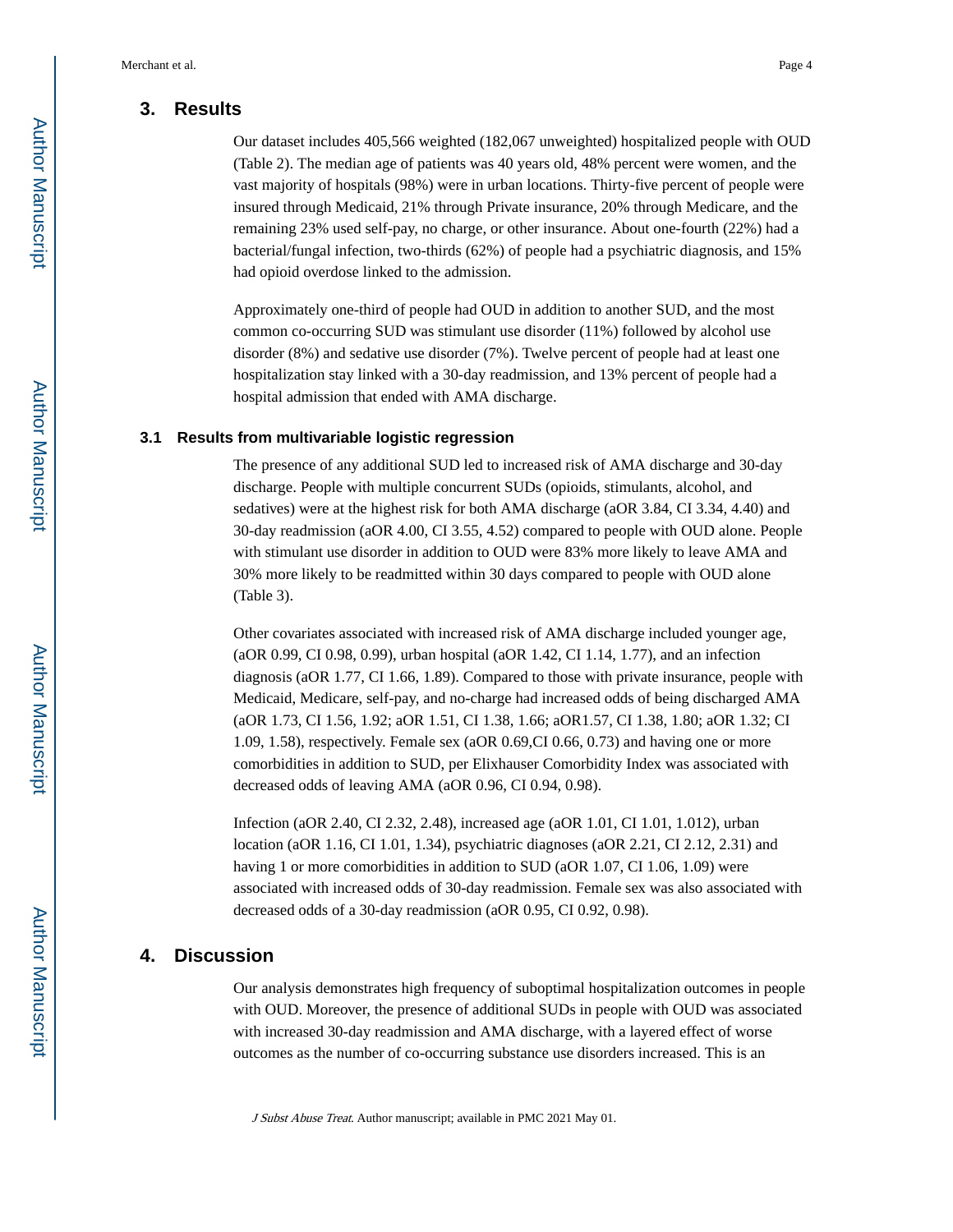Merchant et al. Page 5

There are a multitude of reasons why individuals with OUD may be discharged AMA (L. Ti et al., 2015). Commonly, however, it is the result of inadequate management of pain and withdrawal symptoms can be a driving factor for AMA discharges in people who use opioids (McNeil R 2014; Simon, Snow, & Wakeman, 2019; Summers, Hellman, MacLean, Rees, & Wilkes, 2018). This is unnecessary since opioid cravings, withdrawal and use disorder can be managed with opioid agonist treatment (e.g. methadone and buprenorphine), resulting in decreased AMA discharges and mortality (Chan et al., 2004; Pytell & Rastegar, 2018; Rodger et al., 2018). Similarly, symptoms of stimulant withdrawal and dependence can cause significant discomfort leading people to leave AMA (Lee, Jenner, Harney, & Cameron, 2018). One explanation for increased risk of AMA discharge in patients with OUD and additional SUD is suboptimal management of withdrawal or cravings from substances other than opioids.

In light of increasing cocaine and methamphetamine use nationwide, there is a need for increased education of clinicians to ask about and address all substance use—not just opioids. Patients with SUD can have heterogeneous drug use patterns, and each of the use disorders needs explicit attention. Our data provide additional support for the importance of consulting addiction specialists, as patients who use multiple drugs may have concurrent pathophysiologic pathways of addiction and overlapping withdrawal syndromes. Inpatient addiction medicine and addiction psychiatry consultation services improve hospitalization outcomes for people who use opioids and to facilitate linkage to SUD treatment in the community (Chan et al., 2004; Marks et al., 2018; Trowbridge et al., 2017).

Notably, we found a lower frequency (13%) of AMA discharge than previous studies which ranged from 25% to 57% (Chan et al., 2004; Choi et al., 2011; Stranges, Wier, Merrill, & Steiner, 2009; Lianping Ti & Ti, 2015). These studies, however, were published prior to the widespread implementation of contemporary opioid treatment strategies, such as the use of buprenorphine and methadone for withdrawal management in the inpatient medical setting. As in previous studies, female sex and older age were associated with decreased odds of leaving AMA (Alfandre, 2009; Schlauch, Reich, & Kelly, 1979; Stranges et al., 2009; Weingart, Davis, & Phillips, 1998). The relationship between sex, substance use, and AMA discharges is complicated and poorly understood, and there is a vast literature exploring the impact of sex on both substance use and treatment engagement (Bartley & Fillingim, 2013; Kent, Patel, & Varela, 2012; McHugh, Votaw, Sugarman, & Greenfield, 2018; Weinstein et al., 2017). Recent literature, including a recent Cochrane review, has not demonstrated a difference in withdrawal management by sex, making this an unlikely explanation of our findings (Gowing, Ali, White, & Mbewe, 2017; Janakiram et al., 2018; McHugh et al., 2018; Rosenbloom et al., 2018). Increased risk of AMA discharge with younger age is likely related to psychosocial factors that are not currently fully understood. For example, younger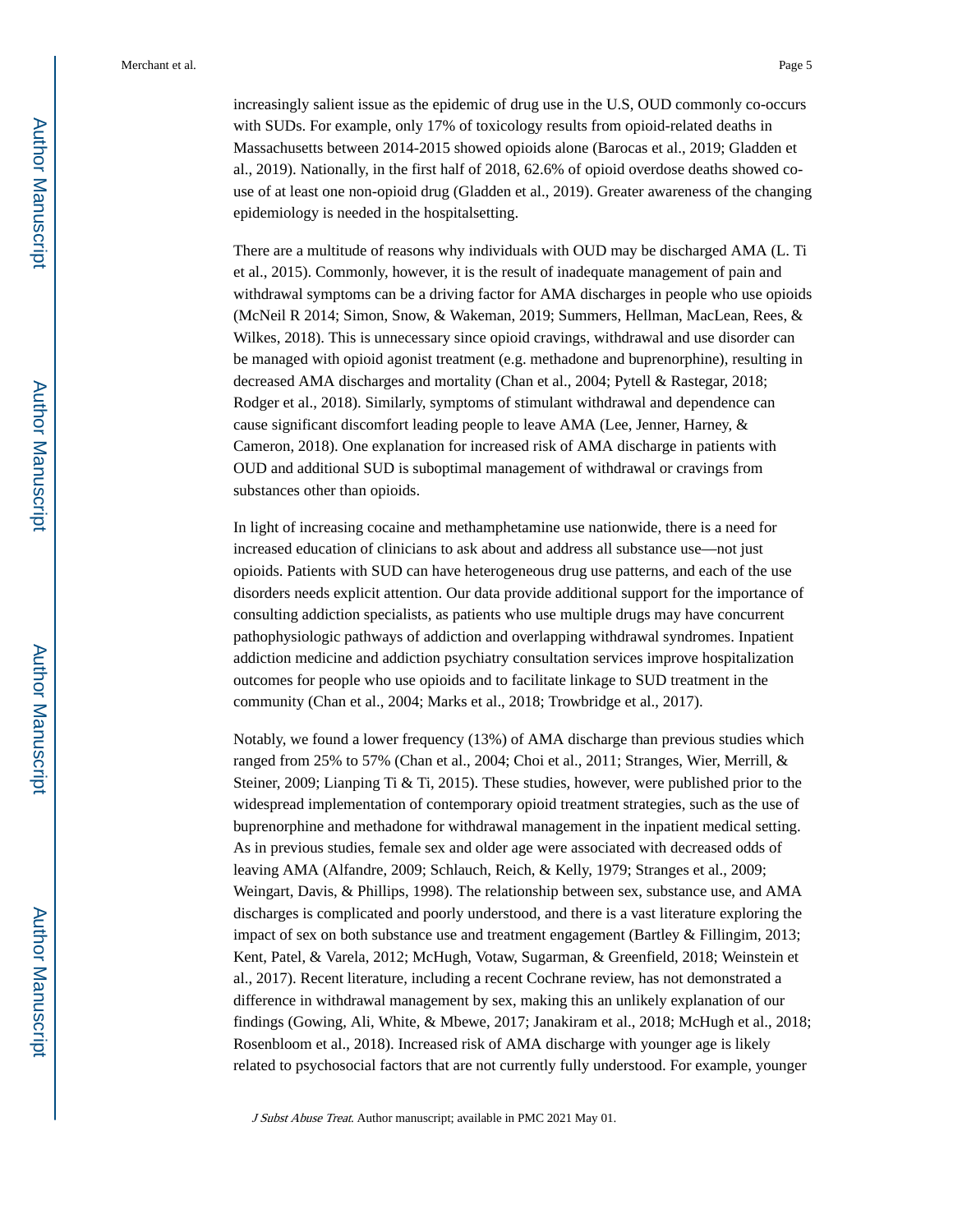Merchant et al. Page 6

patients have been noted to be more impulsive, which could lead to deciding to leave AMA (Argyriou, Um, Carron, & Cyders, 2018).

We did not find any statistically-significant association between psychiatric illness and risk of AMA discharge. There are several studies showing increased AMA discharge rates in the patients with psychiatric illness; however, these studies do not adjust for the presence of SUD (Tawk R, 2013; Weingart et al., 1998). A 2013 study found that while psychiatric disorders increased the risk of AMA discharges, when patients with SUDs were removed from the analysis, patients with psychiatric disorders were less likely to leave AMA compared to those without psychiatric disorders (Tawk R, 2013). This suggests that substance use could possibly potentiate or confound the relationship between psychiatric illness and AMA discharges, which could explain our findings. Notably, our dataset does not include information regarding capacity to leave AMA and involuntary hospitalization status; factors that disproportionately affect patients with psychiatric diagnoses and preclude the possibility of AMA discharge.

A person with psychiatric illness in addition to OUD was more than twice as likely to be readmitted within 30-days, a finding consistent with previous research studies. (Dickens, Weitzel, & Brown, 2016; Germack, Caron, Solomon, & Hanrahan, 2018). Despite advances in addiction-related care, it can often be difficult to find a safe disposition for patients with overlapping SUDs and psychiatric illness. There are still significant barriers, remnants of a "systematic stigmatization of addiction", that prevent post-acute care SUD treatment, and that negatively impact patients following hospitalization (Wakeman & Rich, 2017). One study in Boston found that 27% of homeless people were readmitted within 30 days, and in this population 50% had psychiatric illness and SUD (Racine, Munson, Gaeta, & Baggett, 2019). The authors or this study suggest investment in medical respite programs, and cite data from another Boston-based study that showed a 50% reduction in re-admission if people who were homeless were discharged to a respite home, compared to their "own care" (Kertesz et al., 2009).

Our results should be viewed in light of previous attempts by the medical community to understand and classify people who use more than one type of drug. In the DSM-IV, the diagnosis of "polysubstance dependence" was suggested in two clinical scenarios: (1) when the specific substance cannot be identified or (2) where the dependence involves so many substances that the clinician prefers to indicate a combination of substances rather than list each specific substance (Connor, Gullo, White, & Kelly, 2014; Schuckit et al., 2001). However, the term was frequently misunderstood and lacked specificity, so it was removed from the 5th edition of the Diagnostic and Statistical Manual of Mental Disorders (DSM-V) (Hasin et al., 2013). Our findings suggest that the term "polysubstance" is flawed in its ability to capture the heterogeneity of different patterns of concurrent SUDs.

There were a number of limitations to our study. Our study uses an administrative database, which relies on physician documentation and coding to determine the presence of substance use disorders. As physicians may not inquire about or code for all SUDs, we may be underestimating the true prevalence of people with multiple SUDs. Furthermore, the method of drug use (e.g. intravenous, inhalation, intranasal) is not captured by the diagnostic codes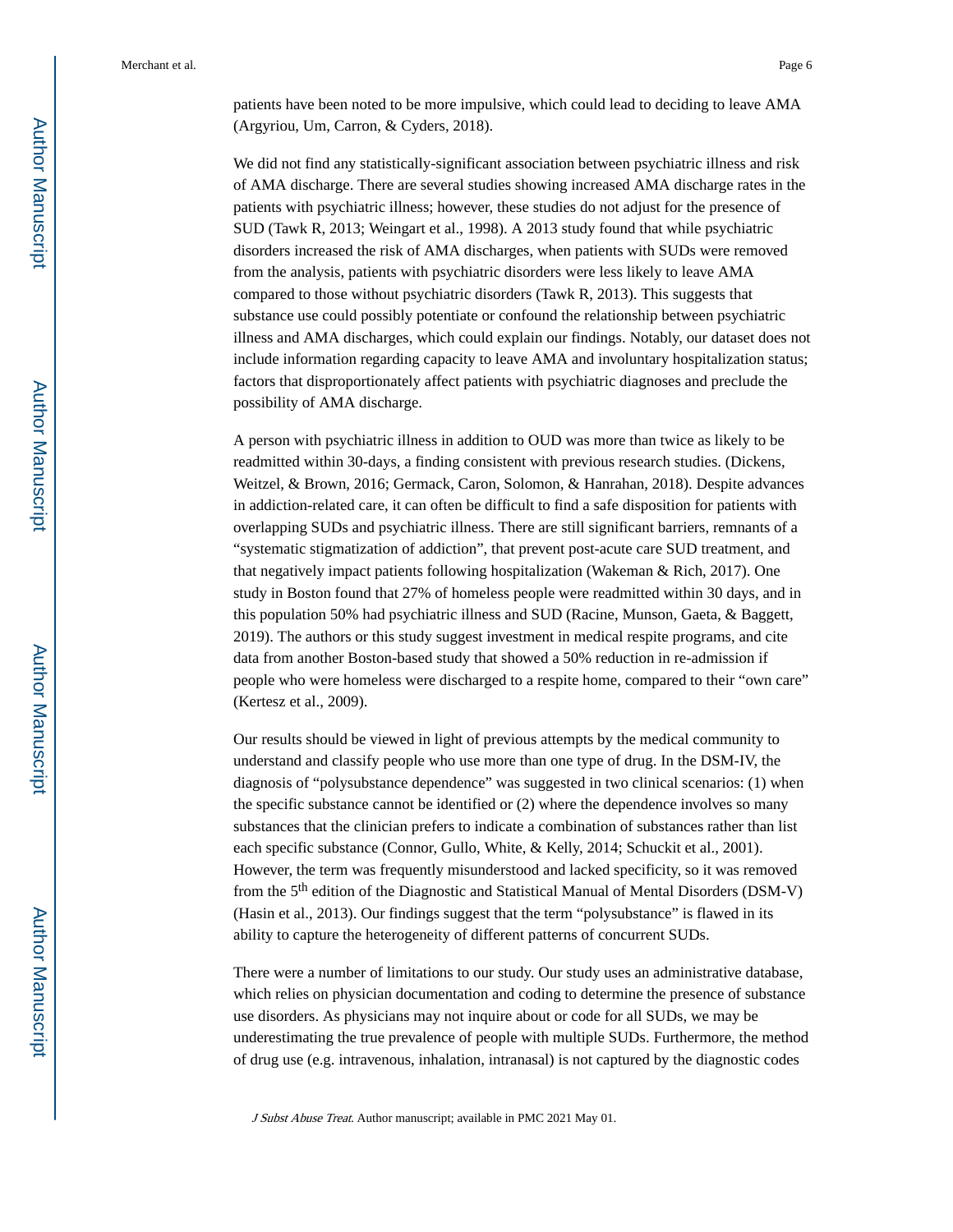utilized. Injection-related practices are linked to infections more than inhalation or intranasal practices. We could not measure the temporality between AMA discharge and 30-day readmissions; therefore, we are unable to compare characteristics of index admissions and readmissions, or establish the rate of readmissions following prior AMA discharges. Neither race nor ethnicity was available in the database, limiting our ability to identify the relationship between race and ethnicity and the outcomes of interest (Barocas et al., 2019). Additional social determinants of health, such as homelessness, are also not captured in the NRD, but invariably associated with discharge disposition and readmission risk. Only 2% of hospitals were rural, compared to 12% in other datasets with similar definitions of rural (Hall & Owings, 2014), so rural hospitals are likely underrepresented in this dataset. Additionally, for our analyses, we combined cocaine and amphetamine-type drugs together in one category as "stimulants," which may fail to capture important differences between people that use these two types of drugs.

Finally, only 35% of admissions of people with OUD had a co-occurring SUD, which is lower than suggested by toxicology reports of overdoses (Barocas et al., 2019) and surveys with people who use drugs(John et al., 2018). Our study examines only the 2013 database, and therefore fails to capture the impact of changes in patterns of SUDs which are occurring across the country over time, including increasing methamphetamine use in people with OUD and the transition of the illicit opioid supply from heroin to fentanyl and fentanyl analogues (Ellis, Kasper, & Cicero, 2018; Jones, Underwood, & Compton, 2019; Pardo, 2019; Strickland, Havens, & Stoops, 2019). We hope the results of this study prompt further investigation into hospitalization outcomes in relationship to substance use patterns.

#### **4.1 Conclusions**

Our study is among the first to show the layered negative impact of additional SUDs on the hospital outcomes of people with OUD. Development of sustainable interventions aimed at improving hospitalization outcomes for people with SUDs must take into consideration the heterogeneity of drug use patterns.

## **Acknowledgments**

**Funding:** 1KL2TR002545-01 (AGW); Charles A King Trust Award to (JAB)

# **References**

- Alfandre DJ (2009). "I'm going home": discharges against medical advice. Mayo Clinic Proceedings, 84(3), 255–260. doi:10.1016/s0025-6196(11)61143-9 [PubMed: 19252113]
- Argyriou E, Um M, Carron C, & Cyders MA (2018). Age and impulsive behavior in drug addiction: A review of past research and future directions. Pharmacology, Biochemistry and Behavior, 164, 106– 117. doi:10.1016/j.pbb.2017.07.013
- Barocas JA, Wang J, Marshall BDL, LaRochelle MR, Bettano A, Bernson D, Walley AY (2019). Sociodemographic factors and social determinants associated with toxicology confirmed polysubstance opioid-related deaths. Drug and Alcohol Dependence, 200, 59–63. doi:10.1016/ j.drugalcdep.2019.03.014 [PubMed: 31100636]
- Barocas JA, White LF, Wang J, Walley AY, LaRochelle MR, Bernson D, … B. P. Linas (2018). Estimated Prevalence of Opioid Use Disorder in Massachusetts, 2011-2015: A Capture-Recapture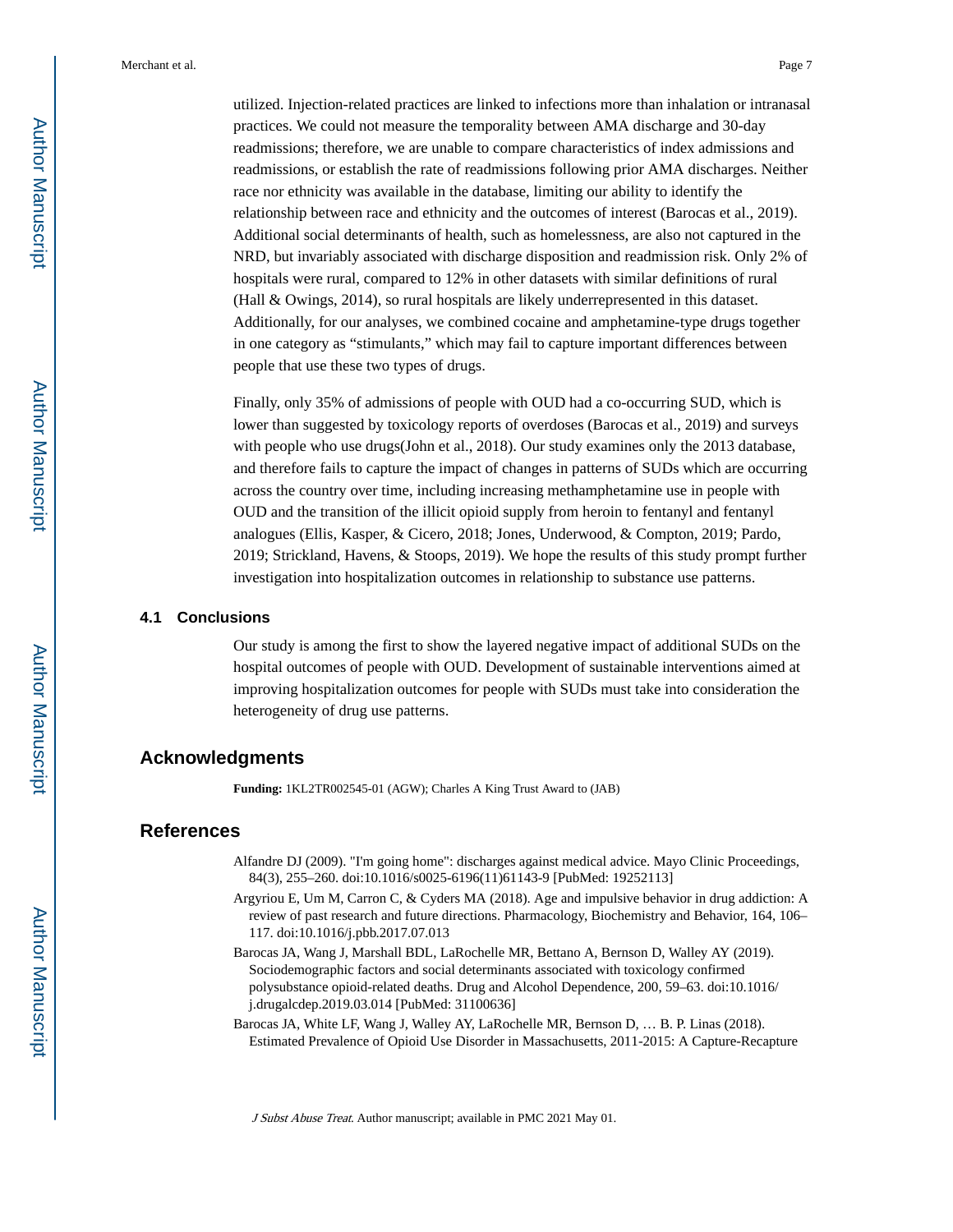Analysis. American Journal of Public Health, 108(12), 1675–1681. doi:10.2105/ajph.2018.304673 [PubMed: 30359112]

- Bartley EJ, & Fillingim RB (2013). Sex differences in pain: a brief review of clinical and experimental findings. British Journal of Anaesthesia, 111(1), 52–58. doi:10.1093/bja/aet127 [PubMed: 23794645]
- Chan ACH, Palepu A, Guh DP, Sun H, Schechter MT, O'Shaughnessy MV, & Anis AH (2004). HIVpositive injection drug users who leave the hospital against medical advice: the mitigating role of methadone and social support. Journal of Acquired Immune Deficiency Syndromes, 35(1), 56–59. [PubMed: 14707793]
- Choi M, Kim H, Qian H, & Palepu A (2011). Readmission rates of patients discharged against medical advice: a matched cohort study. PloS One, 6(9), e24459. doi:10.1371/journal.pone.0024459 [PubMed: 21931723]
- Connor JP, Gullo MJ, White A, & Kelly AB (2014). Polysubstance use: diagnostic challenges, patterns of use and health. Curr Opin Psychiatry, 27(4), 269–275. doi:10.1097/yco.0000000000000069 [PubMed: 24852056]
- Dickens C, Weitzel D, & Brown S (2016). Mr. G And The Revolving Door: Breaking The Readmission Cycle At A Safety-Net Hospital. Health Affairs, 35(3), 540–543. doi:10.1377/ hlthaff.2015.0967 [PubMed: 26953309]
- Elixhauser A, Steiner C, Harris DR, & Coffey RM (1998). Comorbidity measures for use with administrative data. Medical Care, 36(1), 8–27. [PubMed: 9431328]
- Ellis MS, Kasper ZA, & Cicero TJ (2018). Twin epidemics: The surging rise of methamphetamine use in chronic opioid users. Drug and Alcohol Dependence, 193, 14–20. doi:10.1016/ j.drugalcdep.2018.08.029 [PubMed: 30326396]
- Germack HD, Caron A, Solomon R, & Hanrahan NP (2018). Medical-surgical readmissions in patients with co-occurring serious mental illness: A systematic review and meta-analysis. General Hospital Psychiatry, 55, 65–71. doi:10.1016/j.genhosppsych.2018.09.005 [PubMed: 30414592]
- Gladden RM, O'Donnell J, Mattson CL, & Seth P (2019). Changes in Opioid-Involved Overdose Deaths by Opioid Type and Presence of Benzodiazepines, Cocaine, and Methamphetamine - 25 States, July-December 2017 to January-June 2018. MMWR: Morbidity and Mortality Weekly Report, 68(34), 737–744. doi:10.15585/mmwr.mm6834a2
- Glasgow JM, Vaughn-Sarrazin M, & Kaboli PJ (2010). Leaving against medical advice (AMA): risk of 30-day mortality and hospital readmission. Journal of General Internal Medicine, 25(9), 926–929. doi:10.1007/s11606-010-1371-4 [PubMed: 20425146]
- Gowing L, Ali R, White JM, & Mbewe D (2017). Buprenorphine for managing opioid withdrawal. Cochrane Database Syst Rev, 2, Cd002025. doi:10.1002/14651858.CD002025.pub5 [PubMed: 28220474]
- Hasin DS, O'Brien CP, Auriacombe M, Borges G, Bucholz K, Budney A, … Grant BF (2013). DSM-5 Criteria for Substance Use Disorders: Recommendations and Rationale. The American journal of psychiatry, 170(8), 834–851. doi:10.1176/appi.ajp.2013.12060782 [PubMed: 23903334]
- Janakiram C, Chalmers NI, Fontelo P, Huser V, Lopez Mitnik G, Iafolla TJ, … Dye BA (2018). Sex and race or ethnicity disparities in opioid prescriptions for dental diagnoses among patients receiving Medicaid. Journal of the American Dental Association, 149(4), 246–255. doi:10.1016/ j.adaj.2018.02.010 [PubMed: 29599018]
- John WS ZH, Mannelli P, Schwartz RP, Subramaniam GA, Wu LT (2018). Prevalence, patterns, and correlates of multiple substance use disorders among adult primary care patients. - PubMed - NCBI. Drug and Alcohol Dependence(181), 79–87. doi:doi: 10.1016/j.drugalcdep.2018.01.035
- Jones CM, Underwood N, & Compton W (2019). Increases in Methamphetamine Use among Heroin Treatment Admissions in the United States, 2008-2017. Addiction. doi:10.1111/add.14812
- Kandel DB, Hu M-C, Griesler P, & Wall M (2017). Increases from 2002 to 2015 in prescription opioid overdose deaths in combination with other substances. Drug and Alcohol Dependence, 178, 501– 511. doi:10.1016/j.drugalcdep.2017.05.047 [PubMed: 28719884]
- Kent JA, Patel V, & Varela NA (2012). Gender disparities in health care. Mount Sinai Journal of Medicine, 79(5), 555–559. doi:10.1002/msj.21336 [PubMed: 22976361]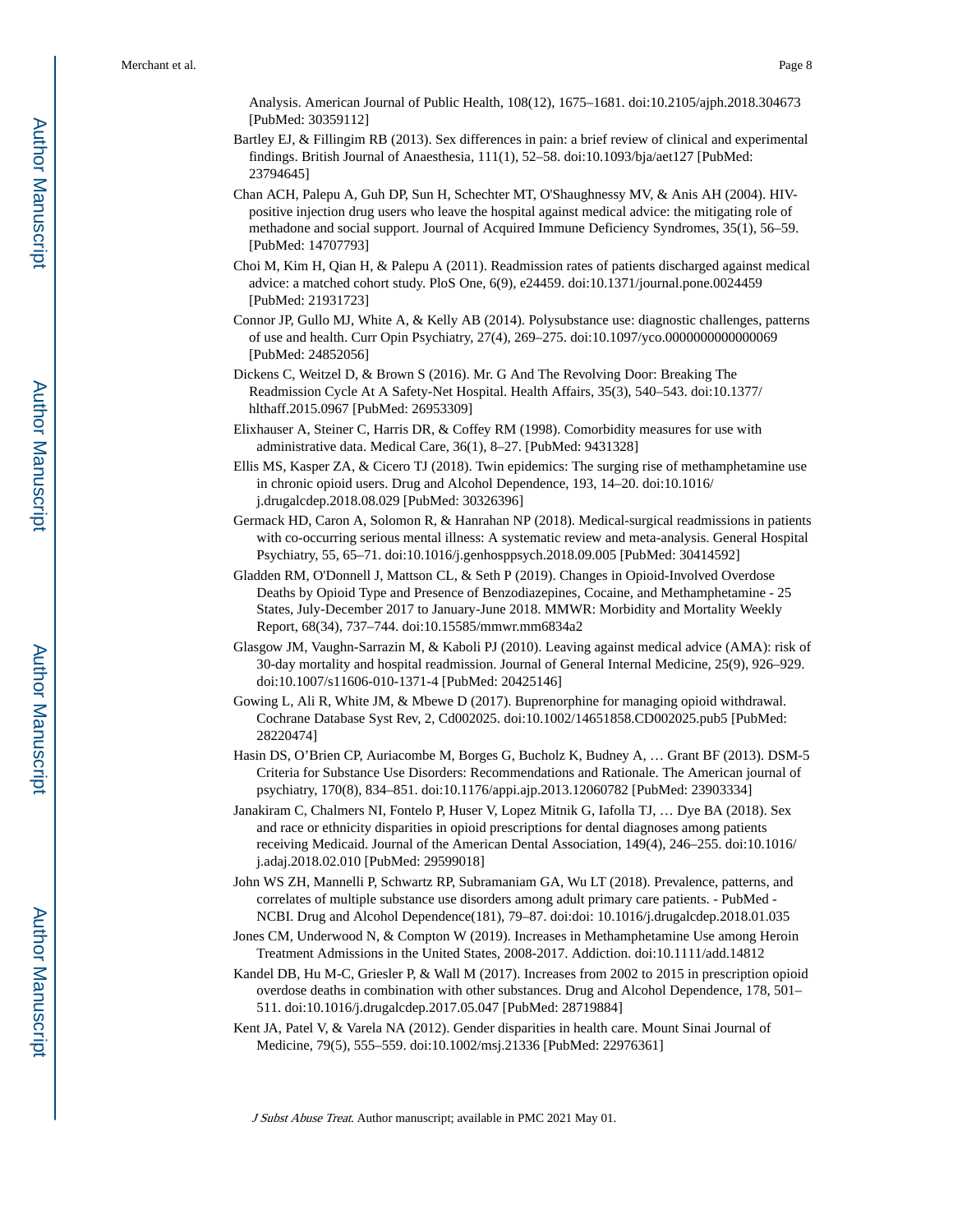- Kertesz SG, Posner MA, O'Connell JJ, Swain S, Mullins AN, Shwartz M, & Ash AS (2009). Posthospital medical respite care and hospital readmission of homeless persons. J Prev Interv Community, 37(2), 129–142. doi:10.1080/10852350902735734 [PubMed: 19363773]
- Lee NK, Jenner L, Harney A, & Cameron J (2018). Pharmacotherapy for amphetamine dependence: A systematic review. Drug and Alcohol Dependence, 191, 309–337. doi:10.1016/ j.drugalcdep.2018.06.038 [PubMed: 30173086]
- Marks LR, Munigala S, Warren DK, Liang SY, Schwarz ES, & Durkin MJ (2018). Addiction medicine consultations reduce readmission rates for patients with serious infections from opioid use disorder. Clinical Infectious Diseases, ciy924–ciy924. doi:10.1093/cid/ciy924
- McHugh RK, Votaw VR, Sugarman DE, & Greenfield SF (2018). Sex and gender differences in substance use disorders. Clinical Psychology Review, 66, 12–23. doi:10.1016/j.cpr.2017.10.012 [PubMed: 29174306]
- McNeil R SW, Wood E, Kerr T (2014). Hospitals as a 'risk environment': an ethno-epidemiological study of voluntary and involuntary discharge from hospital against medical advice among… - PubMed - NCBI. Social Science Medicine, 105, 59–66. [PubMed: 24508718]

National Readmission Database. (2013). Retrieved from:<http://www.hcup-us.ahrq.gov/nisoverview.jsp>

- Nordeck CD, Welsh C, Schwartz RP, Mitchell SG, Cohen A, O'Grady KE, & Gryczynski J (2018). Rehospitalization and substance use disorder (SUD) treatment entry among patients seen by a hospital SUD consultation-liaison service. Drug and Alcohol Dependence, 186, 23–28. doi:10.1016/j.drugalcdep.2017.12.043 [PubMed: 29529456]
- Oh DHW, Wurcel AG, Tybor DJ, Burke D, Menendez ME, & Salzler MJ (2018). Increased Mortality and Reoperation Rates After Treatment for Septic Arthritis of the Knee in People Who Inject Drugs: Nationwide Inpatient Sample, 2000-2013. Clinical Orthopaedics and Related Research, 476(8), 1557–1565. doi:10.1097/01.blo.0000534682.68856.d8 [PubMed: 29762153]
- Owens PL, Fingar KR, McDermott KW, Muhuri PK, & Heslin KC (2019). Inpatient Stays Involving Mental and Substance Use Disorders, 2016: Statistical Brief #249 Healthcare Cost and Utilization Project (HCUP) Statistical Briefs. Rockville (MD): Agency for Healthcare Research and Quality (US).
- Pardo B, Taylor J, Caulkins JP, Kilmer B, Reuter P, and Stein BD (2019). The Future of Fentanyl and Other Synthetic Opioids. Retrieved from Santa Monica, Calif: [https://www.rand.org/pubs/](https://www.rand.org/pubs/research_reports/RR3117.html) [research\\_reports/RR3117.html](https://www.rand.org/pubs/research_reports/RR3117.html)
- Perez de los Cobos J, Trujols J, Ribalta E, & Casas M (1997). Cocaine use immediately prior to entry in an inpatient heroin detoxification unit as a predictor of discharges against medical advice. American Journal of Drug and Alcohol Abuse, 23(2), 267–279. [PubMed: 9143638]
- Pytell JD, & Rastegar DA (2018). Who Leaves Early? Factors Associated With Against Medical Advice Discharge During Alcohol Withdrawal Treatment. Journal of Addiction Medicine. doi:10.1097/adm.0000000000000430
- Racine MW, Munson D, Gaeta JM, & Baggett TP (2019). 30-Day Hospital Readmission Among Homeless Individuals With Medicaid in Massachusetts. Medical Care. doi:10.1097/ mlr.0000000000001234
- Reinhart M, Scarpati LM, Kirson NY, Patton C, Shak N, & Erensen JG (2018). The Economic Burden of Abuse of Prescription Opioids: A Systematic Literature Review from 2012 to 2017. Appl Health Econ Health Policy, 16(5), 609–632. doi:10.1007/s40258-018-0402-x [PubMed: 30027533]
- Rodger L, Glockler-Lauf SD, Shojaei E, Sherazi A, Hallam B, Koivu S, … Silverman M (2018). Clinical Characteristics and Factors Associated With Mortality in First-Episode Infective Endocarditis Among Persons Who Inject DrugsMortality in First-Episode Infective Endocarditis Among Persons Who Inject DrugsMortality in First-Episode Infective Endocarditis Among Persons Who Inject Drugs. JAMA Network Open, 1(7), e185220–e185220. doi:10.1001/ jamanetworkopen.2018.5220 [PubMed: 30646383]
- Rosenbloom JM, Burns SM, Kim E, August DA, Ortiz VE, & Houle TT (2018). Race/Ethnicity and Sex Both Affect Opioid Administration in the Emergency Room. Anesthesia and Analgesia. doi:10.1213/ane.0000000000003517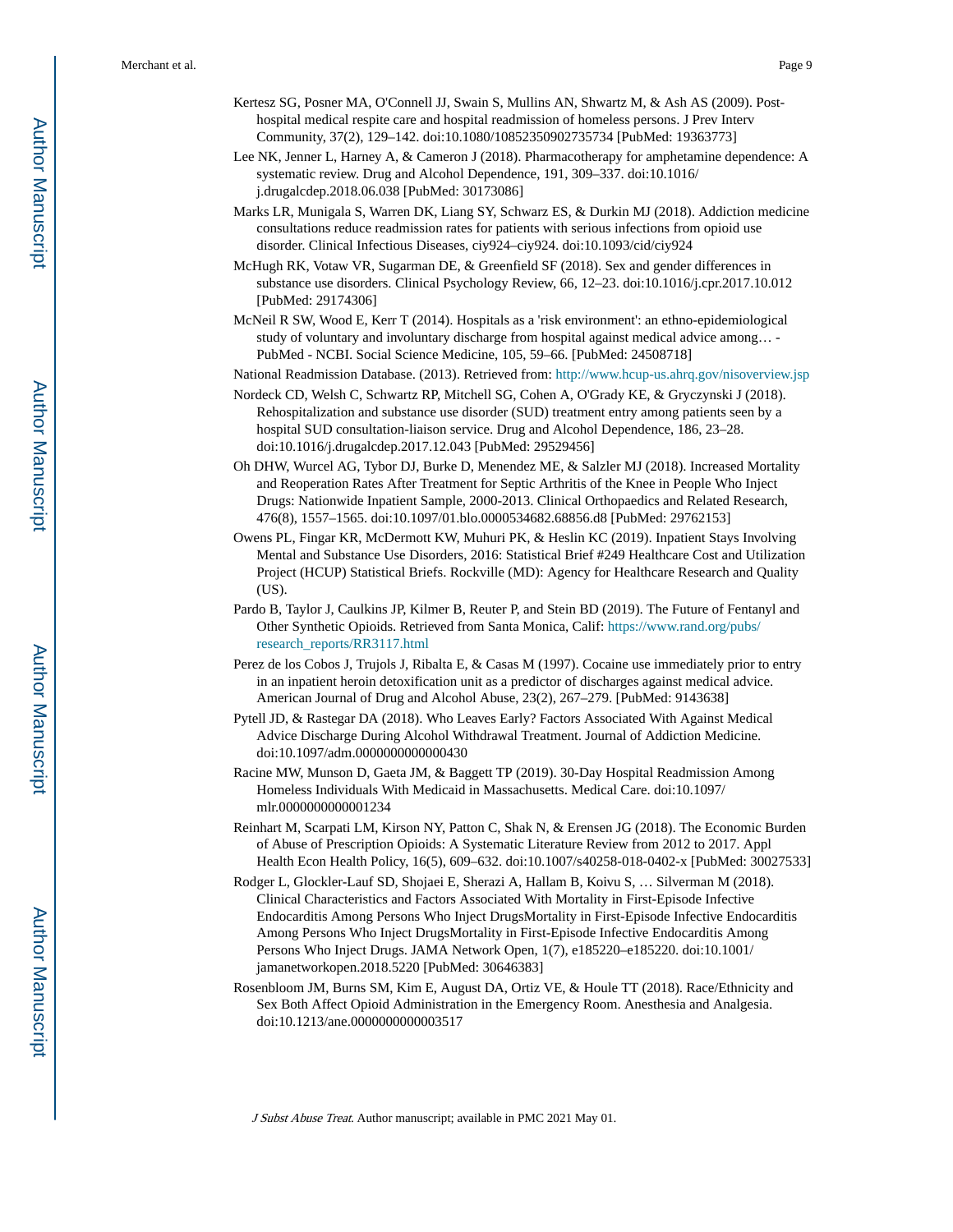- SAMHSA. (2019). Key substance use and mental health indicators in the United States: Results from the 2018 National Survey on Drug Use and Health. Retrieved from Center for Behavioral Health Statistics and Quality: <https://www.samhsa.gov/data/>
- Schlauch RW, Reich P, & Kelly MJ (1979). Leaving the hospital against medical advice. New England Journal of Medicine, 300(1), 22–24. doi:10.1056/nejm197901043000106 [PubMed: 758156]
- Schuckit MA, Danko GP, Raimo EB, Smith TL, Eng MY, Carpenter KK, & Hesselbrock VM (2001). A preliminary evaluation of the potential usefulness of the diagnoses of polysubstance dependence. Journal of Studies on Alcohol, 62(1), 54–61. [PubMed: 11271965]
- Simon R, Snow R, & Wakeman S (2019). Understanding why patients with substance use disorders leave the hospital against medical advice: A qualitative study. Substance Abuse, 1–7. doi:10.1080/08897077.2019.1671942
- Slavova S, Bunn TL, & Talbert J (2014). Drug overdose surveillance using hospital discharge data. Public Health Reports, 129(5), 437–445. doi:10.1177/003335491412900507 [PubMed: 25177055]
- Stranges E, Wier L, Merrill C, & Steiner C (2009). Hospitalizations in which Patients Leave the Hospital against Medical Advice (AMA), 2007. Healthcare Cost and Utilization Project (HCUP) Statistical Briefs, Statistical Brief #78. doi:[https://www-ncbi-nlm-nihgov.ezproxy.library.tufts.edu/](https://www-ncbi-nlm-nihgov.ezproxy.library.tufts.edu/books/NBK53965/) [books/NBK53965/](https://www-ncbi-nlm-nihgov.ezproxy.library.tufts.edu/books/NBK53965/)
- Strickland JC, Havens JR, & Stoops WW (2019). A nationally representative analysis of "twin epidemics": Rising rates of methamphetamine use among persons who use opioids. Drug and Alcohol Dependence, 204, 107592. doi:10.1016/j.drugalcdep.2019.107592 [PubMed: 31586804]
- Summers PJ, Hellman JL, MacLean MR, Rees VW, & Wilkes MS (2018). Negative experiences of pain and withdrawal create barriers to abscess care for people who inject heroin. A mixed methods analysis. Drug and Alcohol Dependence, 190, 200–208. doi:10.1016/j.drugalcdep.2018.06.010 [PubMed: 30055424]
- Tawk R FS, Mullner R (2013). Associations of mental, and medical illnesses with against medical advice discharges: the National Hospital Discharge Survey, 1988-2006. - PubMed - NCBI. Administration and Policy in Mental Health and Mental Health Services Research, 40(2), 124– 132. [PubMed: 22057857]
- Ti L, Milloy MJ, Buxton J, McNeil R, Dobrer S, Hayashi K, … Kerr T (2015). Factors Associated with Leaving Hospital against Medical Advice among People Who Use Illicit Drugs in Vancouver, Canada. PloS One, 10(10), e0141594. doi:10.1371/journal.pone.0141594 [PubMed: 26509447]
- Ti L, & Ti L (2015). Leaving the Hospital Against Medical Advice Among People Who Use Illicit Drugs: A Systematic Review. American Journal of Public Health, 105(12), e53–59. doi:10.2105/ ajph.2015.302885 [PubMed: 26469651]
- Tookes H, Diaz C, Li H, Khalid R, & Doblecki-Lewis S (2015). A Cost Analysis of Hospitalizations for Infections Related to Injection Drug Use at a County Safety-Net Hospital in Miami, Florida. PloS One, 10(6), e0129360. doi:10.1371/journal.pone.0129360 [PubMed: 26075888]
- Trowbridge P, Weinstein ZM, Kerensky T, Roy P, Regan D, Samet JH, & Walley AY (2017). Addiction consultation services - Linking hospitalized patients to outpatient addiction treatment. Journal of Substance Abuse Treatment, 79, 1–5. doi:10.1016/j.jsat.2017.05.007 [PubMed: 28673521]
- Tyler D, Sutton Keisha, Johnson Tara. (2016). Diagnostic Coding in Obstetrics and Gynecology. In A. C. o. O. a. Gynecologists (Ed.): The American Congress of Obstetricians and Gynecologists.
- Unick GJ, & Ciccarone D (2017). US regional and demographic differences in prescription opioid and heroin-related overdose hospitalizations. International Journal on Drug Policy, 46, 112–119. doi:10.1016/j.drugpo.2017.06.003 [PubMed: 28688539]
- Wakeman SE, & Rich JD (2017). Barriers to Post-Acute Care for Patients on Opioid Agonist Therapy; An Example of Systematic Stigmatization of Addiction. Journal of General Internal Medicine, 32(1), 17–19. doi:10.1007/s11606-016-3799-7 [PubMed: 27393486]
- Weingart SN, Davis RB, & Phillips RS (1998). Patients discharged against medical advice from a general medicine service. Journal of General Internal Medicine, 13(8), 568–571. [PubMed: 9734795]
- Weinstein ZM, Kim HW, Cheng DM, Quinn E, Hui D, Labelle CT, … Samet, J. H. (2017). Long-term retention in Office Based Opioid Treatment with buprenorphine. Journal of Substance Abuse Treatment, 74, 65–70. doi:10.1016/j.jsat.2016.12.010 [PubMed: 28132702]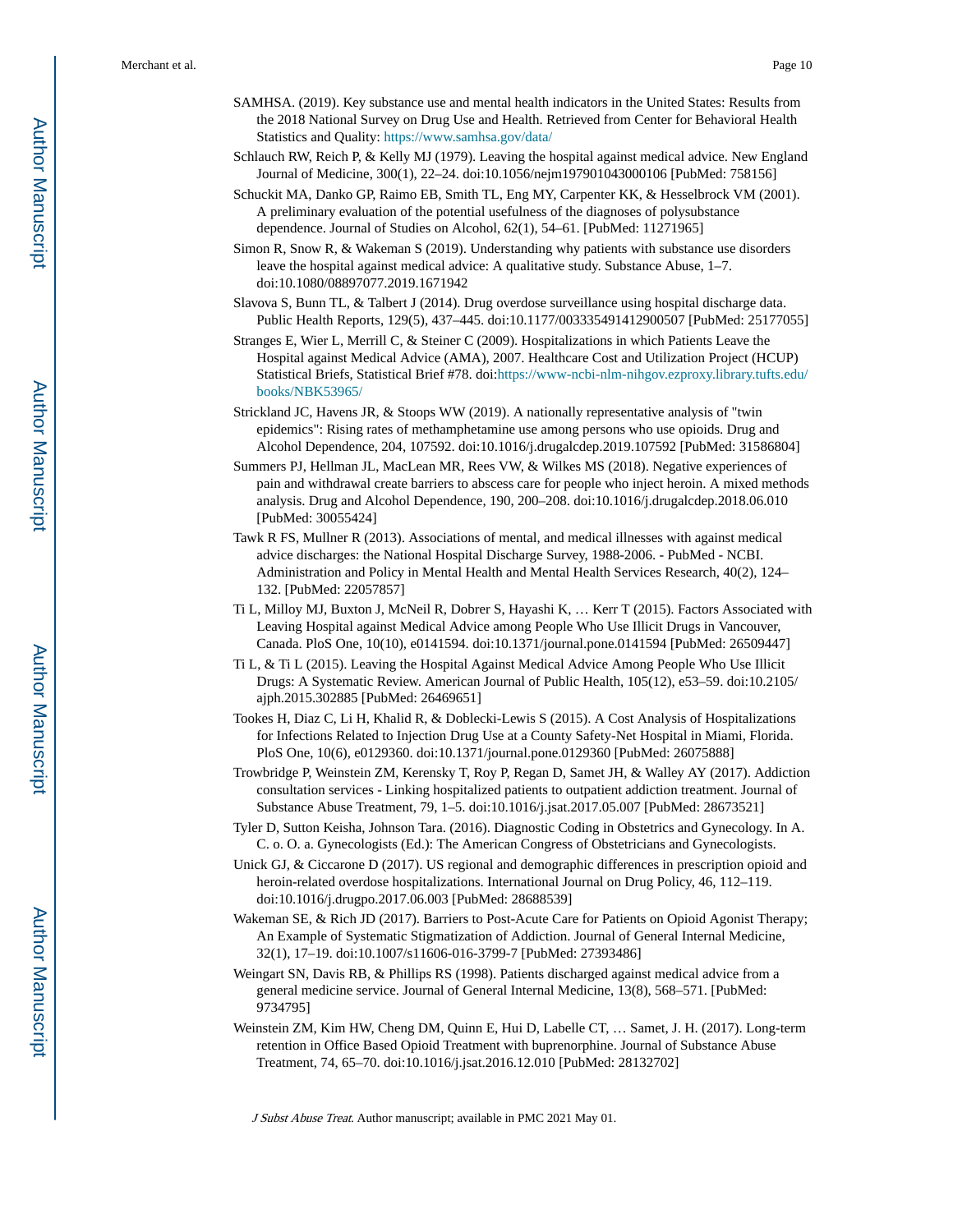Merchant et al. Page 11

Wurcel AG, Anderson JE, Chui KK, Skinner S, Knox TA, Snydman DR, & Stopka TJ (2016). Increasing Infectious Endocarditis Admissions Among Young People Who Inject Drugs. Open Forum Infect Dis, 3(3), ofw157. doi:10.1093/ofid/ofw157 [PubMed: 27800528]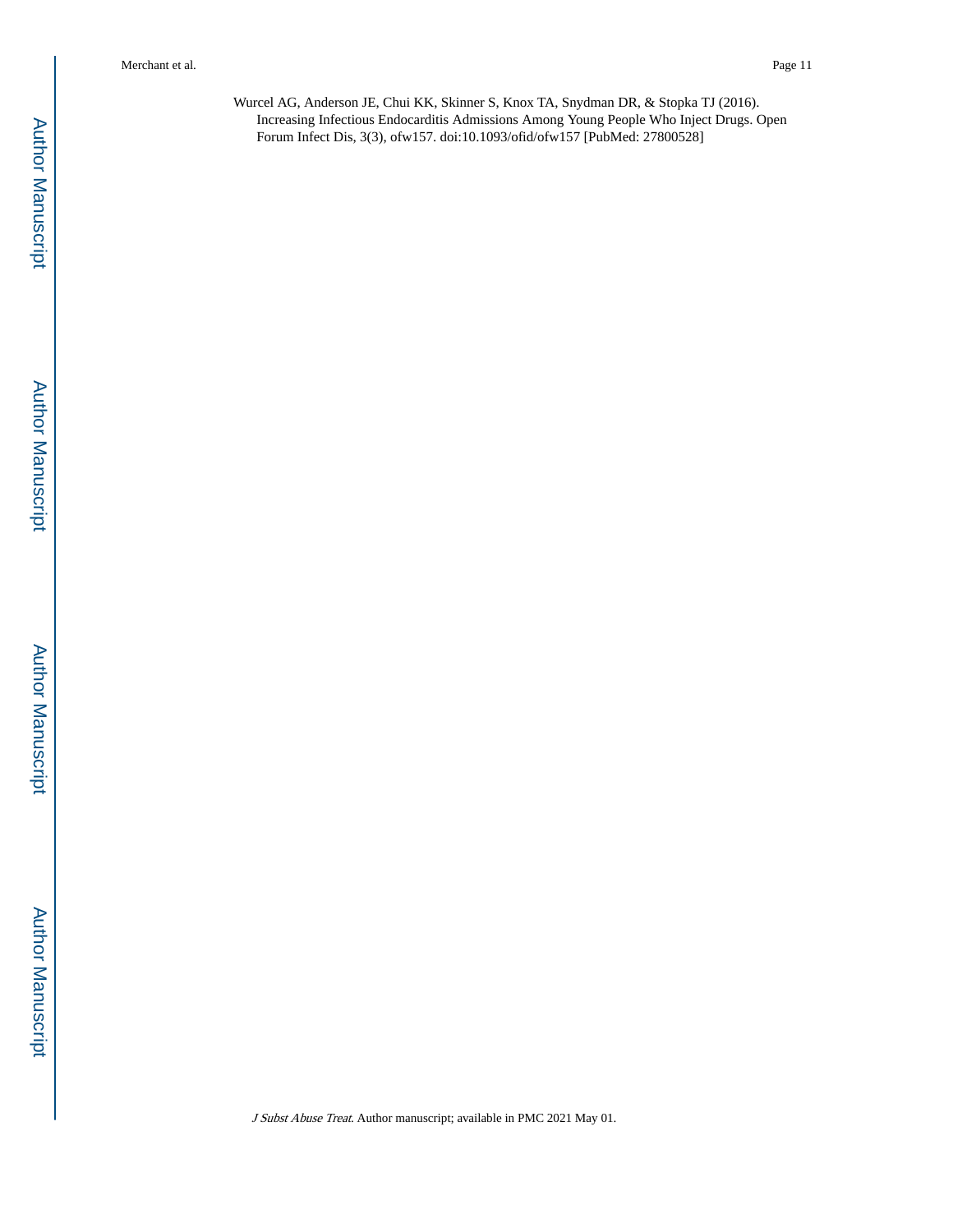## **Highlights:**

- **•** One third of people with opioid use disorder (OUD) admitted to the hospital in 2013 had another substance use disorder
- **•** Thirteen percent of people with OUD were discharged against medical advice, and 12% of people were readmitted within 30 days.
- **•** Co-morbid drug use disorders were associated with increased odds of AMA discharge and 30-day readmission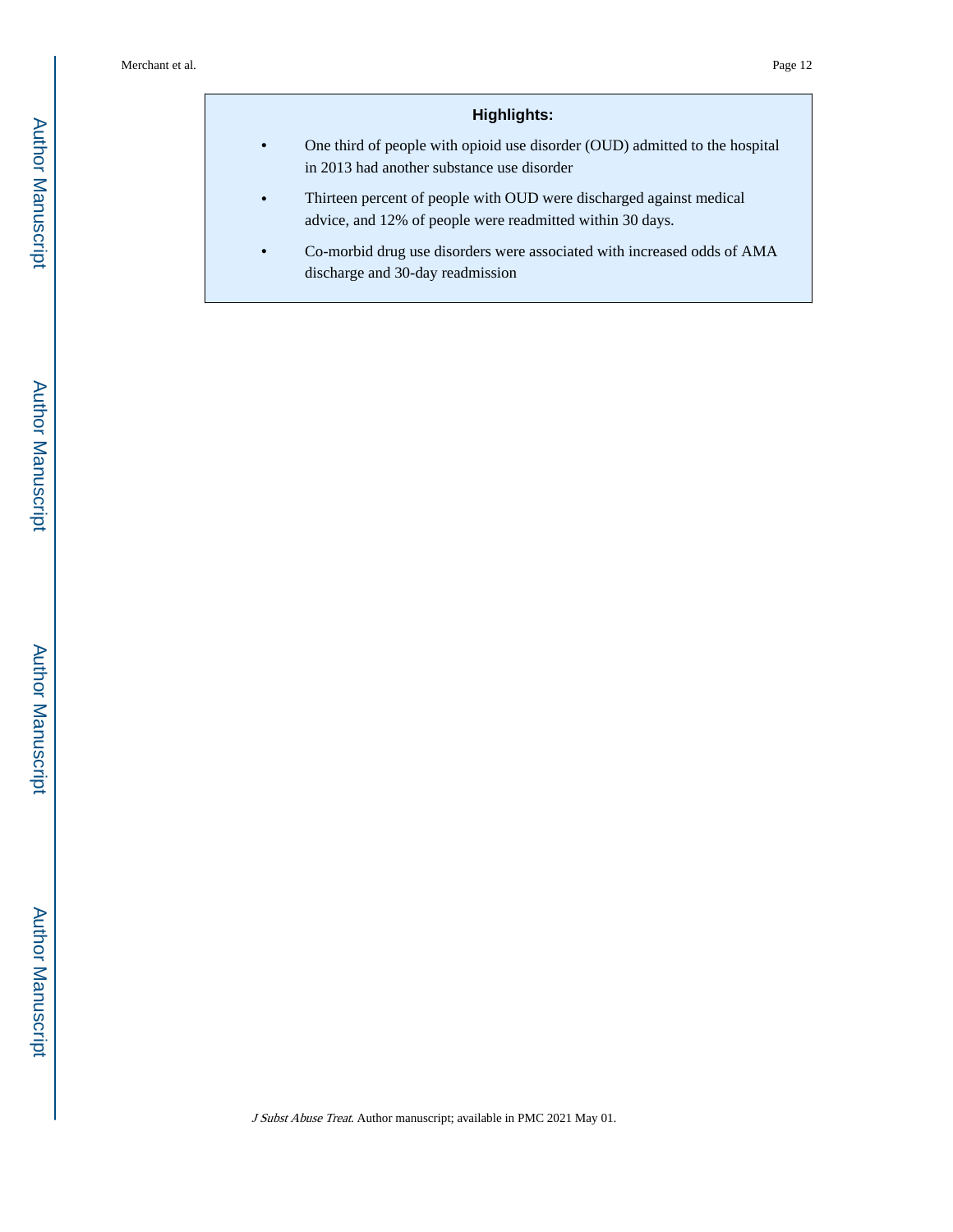## **Table 1.**

## ICD-9 Codes Used to Define Drug Use and Clinical Syndromes

|                                                  | <b>ICD-9 Code</b>                                                                                                                                                     |  |  |  |
|--------------------------------------------------|-----------------------------------------------------------------------------------------------------------------------------------------------------------------------|--|--|--|
| Drug Use                                         |                                                                                                                                                                       |  |  |  |
| <b>Opioids</b>                                   | E850.0, E850.2, 304.00-304.03, 304.70-304.73, 305.50-305.53, 965.01, 965.09, 965.00, 965.01, 965.02, 965.09                                                           |  |  |  |
| Cocaine                                          | 304.21-304.23, 305.60-305.63, 970.81                                                                                                                                  |  |  |  |
| <b>Amphetamines</b>                              | 304.41-304.43, 305.71-305.73, 969.72                                                                                                                                  |  |  |  |
| <b>Sedatives</b>                                 | 305.40-305.43;304.10-304.13                                                                                                                                           |  |  |  |
| <b>Other</b>                                     | 304.60-304.63, 304.80-304.83, 304.90-304.93, 305.90-305.93, 648.33, 648.34                                                                                            |  |  |  |
| <b>Alcohol</b>                                   | 305.00-305.03                                                                                                                                                         |  |  |  |
| <b>Clinical Syndromes</b>                        |                                                                                                                                                                       |  |  |  |
| Overdose                                         | 965.00, 965.01, 965.02, 965.09                                                                                                                                        |  |  |  |
| <b>Skin and Soft</b><br><b>Tissue Infections</b> | 400, 324.0, 324.1, 324.9, 326, 567.22, 567.31, 567.38, 569.5, 572.0, 590.1, 681.00-681.02, 681.10, 681.1, 681.9-683.0,<br>709.8, 728.86, 723.6, 729.30, 729.39, 785.4 |  |  |  |
| <b>Endocarditis</b>                              | 112.81, 421.0, 421.1, 421.9, 424.0-424.3, 424.90, 424.91, 424.99                                                                                                      |  |  |  |
| <b>Bacteremia/Sepsis</b>                         | 0380, 0381.0-0381.2, 0381.9, 0382, 0383, 0384.0-0384.4, 0384.9, 0388, 0389, 415.12, 422.92, 449, 785.52, 790.7,<br>995.90-995.92                                      |  |  |  |
| Osteoarticular<br><b>Infections</b>              | 730.89-731.00.729.99-730.30                                                                                                                                           |  |  |  |
| Psychiatric<br>diagnosis                         | 300.00-300.9, 301.0-301.9, 311, 295.00-295.95, 296.00-296.99, 298.0-298.9, V62.84                                                                                     |  |  |  |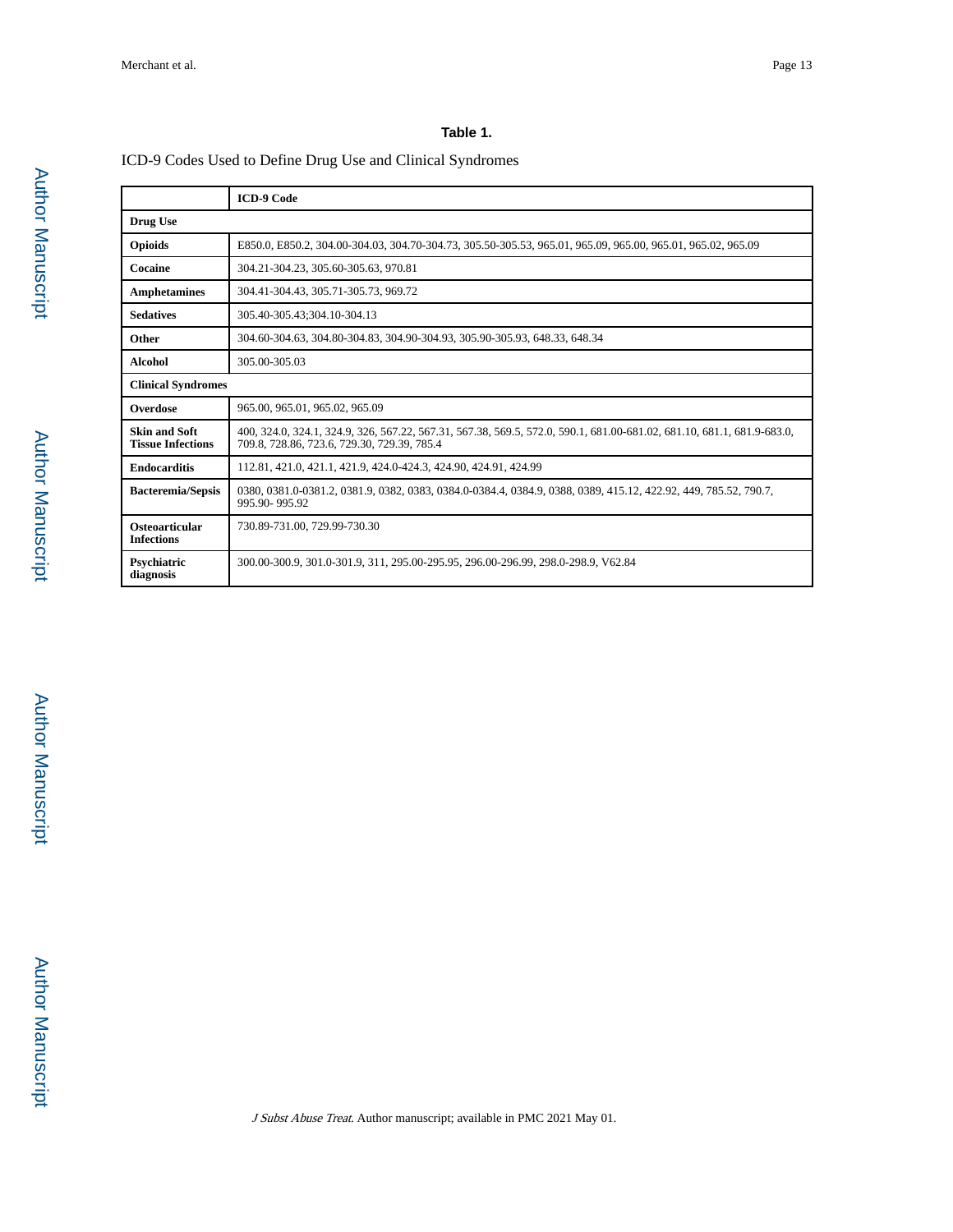# **Table 2:**

Demographic, Drug-Related and Disease-Related Information about Hospitalized Patients with Opioid Use Disorder

|                                           | Weighted $N = 405566$ Admissions |                      |  |  |  |
|-------------------------------------------|----------------------------------|----------------------|--|--|--|
| Age (Median [IQR])                        | 40 [29, 521]                     |                      |  |  |  |
| <b>Female</b>                             | 193973 (48%)                     |                      |  |  |  |
| <b>Age Categories</b>                     |                                  |                      |  |  |  |
| 18-29                                     | 105591 (26%)                     |                      |  |  |  |
| 30-39                                     | 89950 (22%)                      |                      |  |  |  |
| 40-49                                     | 82908 (20%)                      |                      |  |  |  |
| 50-59                                     | 92993 (23%)                      |                      |  |  |  |
| $60 - 65$                                 | 34124 (8%)                       |                      |  |  |  |
| <b>Urban Location of Hospital</b>         | 396414 (98%)                     |                      |  |  |  |
| <b>Comorbidity Present</b>                |                                  |                      |  |  |  |
| Cardiac                                   | 29143 (7%)                       |                      |  |  |  |
| Renal                                     | 10769 (3%)                       |                      |  |  |  |
| Liver                                     | 18502 (5%)                       |                      |  |  |  |
| <b>HIV/AIDS</b>                           | 2561 (1%)                        |                      |  |  |  |
| Depression                                | 91768 (23%)                      |                      |  |  |  |
| <b>Insurance Type</b>                     |                                  |                      |  |  |  |
| Private insurance                         | 86532 (21%)                      |                      |  |  |  |
| Medicare                                  | 82561 (20%)                      |                      |  |  |  |
| Medicaid                                  | 142237 (35%)                     |                      |  |  |  |
| Self-pay                                  | 59600 (15%)                      |                      |  |  |  |
| No charge                                 |                                  | 8415 (2%)            |  |  |  |
| Other                                     | 25468 (6%)                       |                      |  |  |  |
| Missing                                   | 255 (1%)                         |                      |  |  |  |
| <b>Drug Used</b>                          |                                  |                      |  |  |  |
| Opioids                                   | 405566 (100%)                    |                      |  |  |  |
| Opioids only                              | 265381 (65%)                     |                      |  |  |  |
| 45103 (11%)<br>Opioids + Stimulant*       |                                  |                      |  |  |  |
| Opioids + Alcohol                         | 33168 (8%)                       |                      |  |  |  |
| Opioids + Sedative                        | 28211 (7%)                       |                      |  |  |  |
| Opioids + Stimulant + Alcohol             | 15083 (4%)                       |                      |  |  |  |
| Opioids + Alcohol + Sedative              | 5534(1%)                         |                      |  |  |  |
| Opioids + Stimulant + Sedative            | 9407 (2%)                        |                      |  |  |  |
| $Opiods + Stimulant + Alcohol + Sedative$ | 3680 (1%)                        |                      |  |  |  |
| Readmission 30 days                       | 47233 (12%)                      |                      |  |  |  |
| AMA Discharge                             | 52191 (13%)                      |                      |  |  |  |
| Clinical Syndrome Present <sup>%</sup>    | <b>Primary Diagnosis</b>         | <b>Any Diagnosis</b> |  |  |  |
| Bacterial/Fungal Infections <sup>#</sup>  | 55817 (14%)                      | 90473 (22%)          |  |  |  |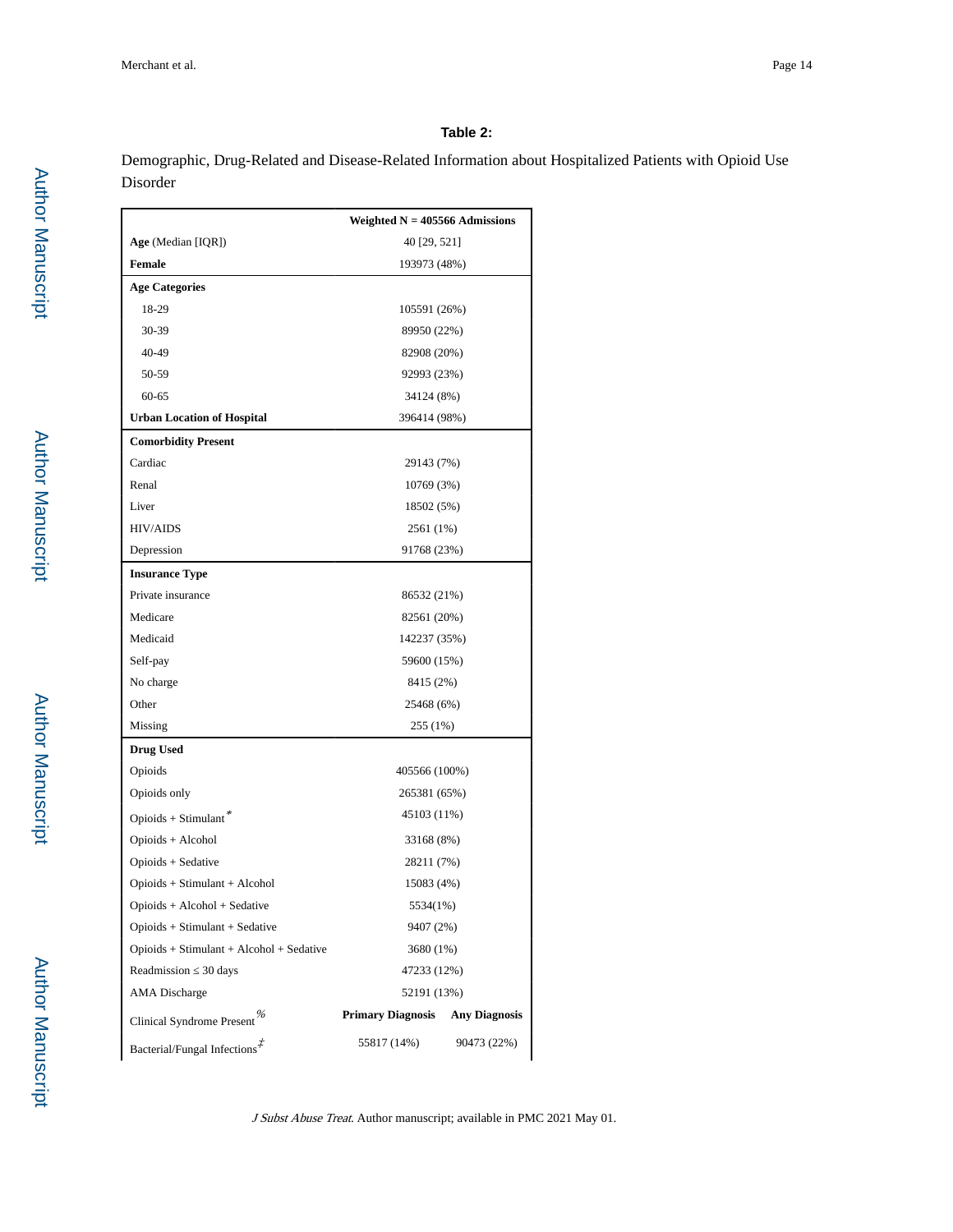|                                | Weighted $N = 405566$ Admissions |              |
|--------------------------------|----------------------------------|--------------|
| Endocarditis                   | 2074 (0.5%)                      | 11868 (3%)   |
| Bacteremia or Sepsis           | 27133 (7%)                       | 44486 (11%)  |
| Osteomyelitis                  | 2644 (1%)                        | 8342 (2%)    |
| Skin or Soft Tissue Infections | 27981 (7%)                       | 53536 (13%)  |
| Overdose                       | 14854 (4%)                       | 62612(15%)   |
| Psychiatric diagnoses          | 83092(21%)                       | 250770 (62%) |

\* Amphetamine and/or cocaine use

 $\boldsymbol{\vec{\tau}}$  More than one infectious disease diagnosis may be present.

% Please see Table 1 for list of ICD-9 codes used for clinical syndromes.